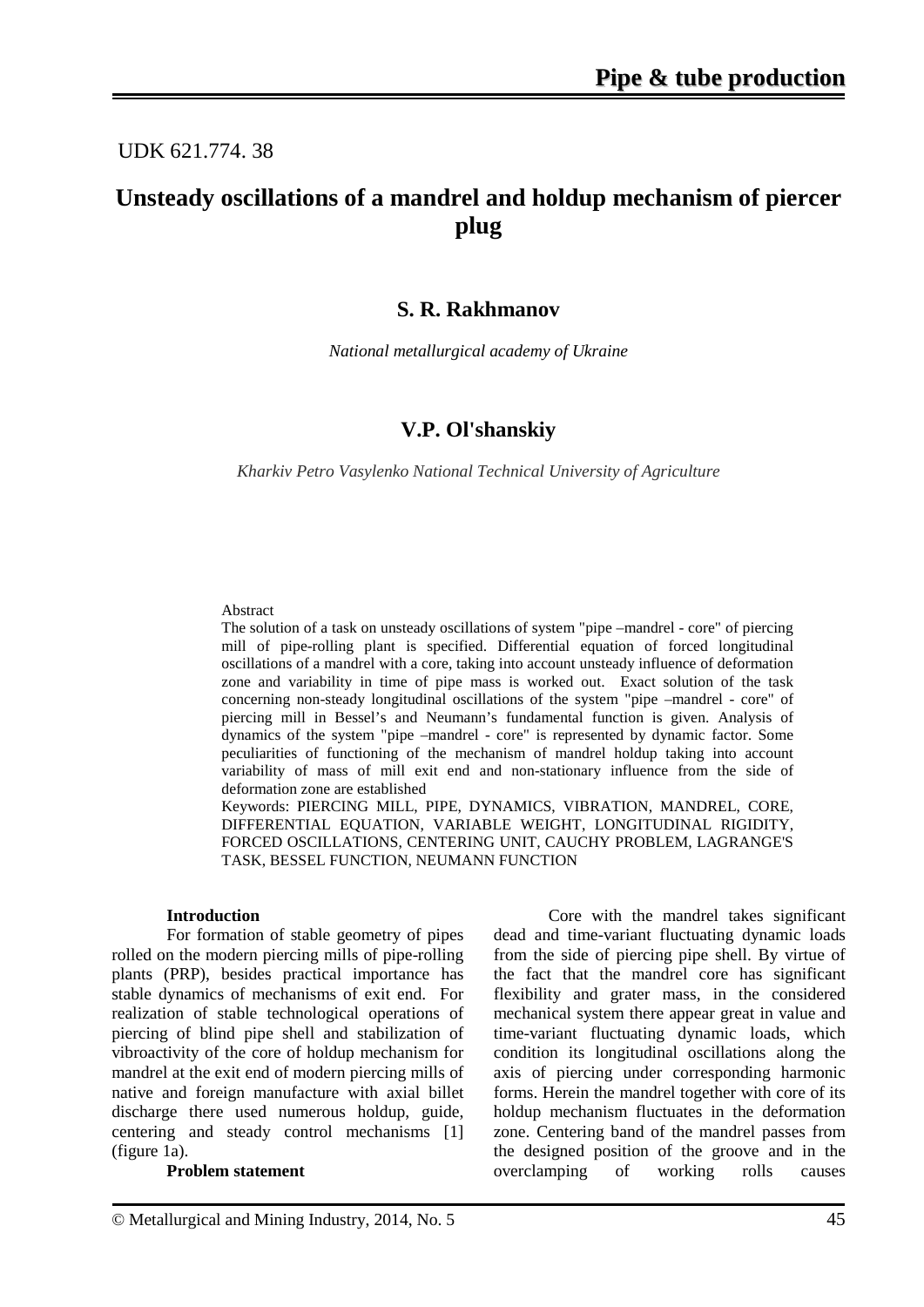unnormalized variation in wall thickness of the billet (pipe). Intensity of nonsteady impact of the deformation zone on the mandrel, change in time of the mass of rolled pipe and parameters of supporting nodes of the mandrel core, set in-line of the piercing axis, complicates greatly adequate description of the dynamic processes [1, 2].

Ways of intensification of technological process and questions of quality improving of the rolling pipes dictate fully necessary conditions of improvement of the constructions of all base mechanisms of core fixation on the rolling axis and setting of the mandrel position in deformation zone by intermediate centering units, installed along all the exit side of piercing mill [3].

## **The aim of the work**

The aim of the work is formation of scientifically grounded propositions concerning development of the exit end construction of piercing mill and technology of pipe manufacturing on piercing mill PRP. This approach conditions deeper study of the influence of various parameters of the process of screw rolling (influence of deformation zone and time variation of the mass of piercing billet) on the mill mechanical system behavior and ready product quality.

### **Problem-solving procedure**

Solution of set task conditions some specification of calculation scheme (fig. 1b) and, in connection with this, further development of mathematical model of investigated system "billetmandrel-core" of piercing mill PRP, which reflects real processes, occurring in the initial mechanical system of piercing mill, the most precisely.

In this work the developed dynamic and mathematical model "pipe-mandrel-core" of piercing mill is considered as subject of research. This work differs from the known ones [1-3] by complex approach to the investigation of nonsteady dynamic processes with further consideration of time-varying parameters inactive characteristics of rolled pipe and cycling in time process loads, acting from the side of deformation zone of piercing mill.

Investigation of developed dynamic model "framed structure- pipe shell" allows to analyze nonsteady dynamical state of core system with mandrel within all the piercing process of pipe shell and on the base of above mentioned to solve the task concerning working out of sound technical solutions on the exploitation of equipment of exit end of piercing mill.

Let us assume the hollow core of uniform cross-section with hinged bearing at the ends and elastic supports (centering units) between them (fig. 1b) as the calculation scheme of forced longitudinal oscillations of the mandrel with core of mandrel holdup mechanism of piercing mill PRP. The core together with rolled billet is subjected to the impact of harmonic component of the axial force of piercing  $\vec{P}_0 \sin(\omega t)$  from the side of deformation zone. Herein across the core with the mass  $M_0$  and length *l* and with semi-constant velocity of piercing  $\overrightarrow{V}$  (uniformly) along the rolling axis there moves rolled billet with the mass

 $M_{\alpha}$ .

Let us take on the statement of the specified task solution concerning forced longitudinal oscillations of the mandrel with core system of mechanism of its holdup at the exit end of piercing mill PRP taking into account variability in time of the mass of rolled billet.



**Figure 1.** Piercing mill PRP with axial billet discharge a) and refined calculation scheme of the mandrel with core of mechanism of its holdup b) under forced longitudinal oscillations of the system:  $1 - pipe$  shell (billet):  $2 -$  working rolls:  $3 -$  mandrel;  $4 -$  mandrel core; 5 – centering unit; 6 – steady-control mechanism

We will use corresponding differential equations of longitudinal motion of the mandrel across the rolling axis [3, 4] for building of correct mathematical model of the system and further analysis of dynamic condition of the mandrel with core during piercing of pipe shell.

$$
\frac{d}{dt}\left[M(t)\frac{dx(t)}{dt}\right] = \sum_{k=1}^{n} F_{kx},\tag{1}
$$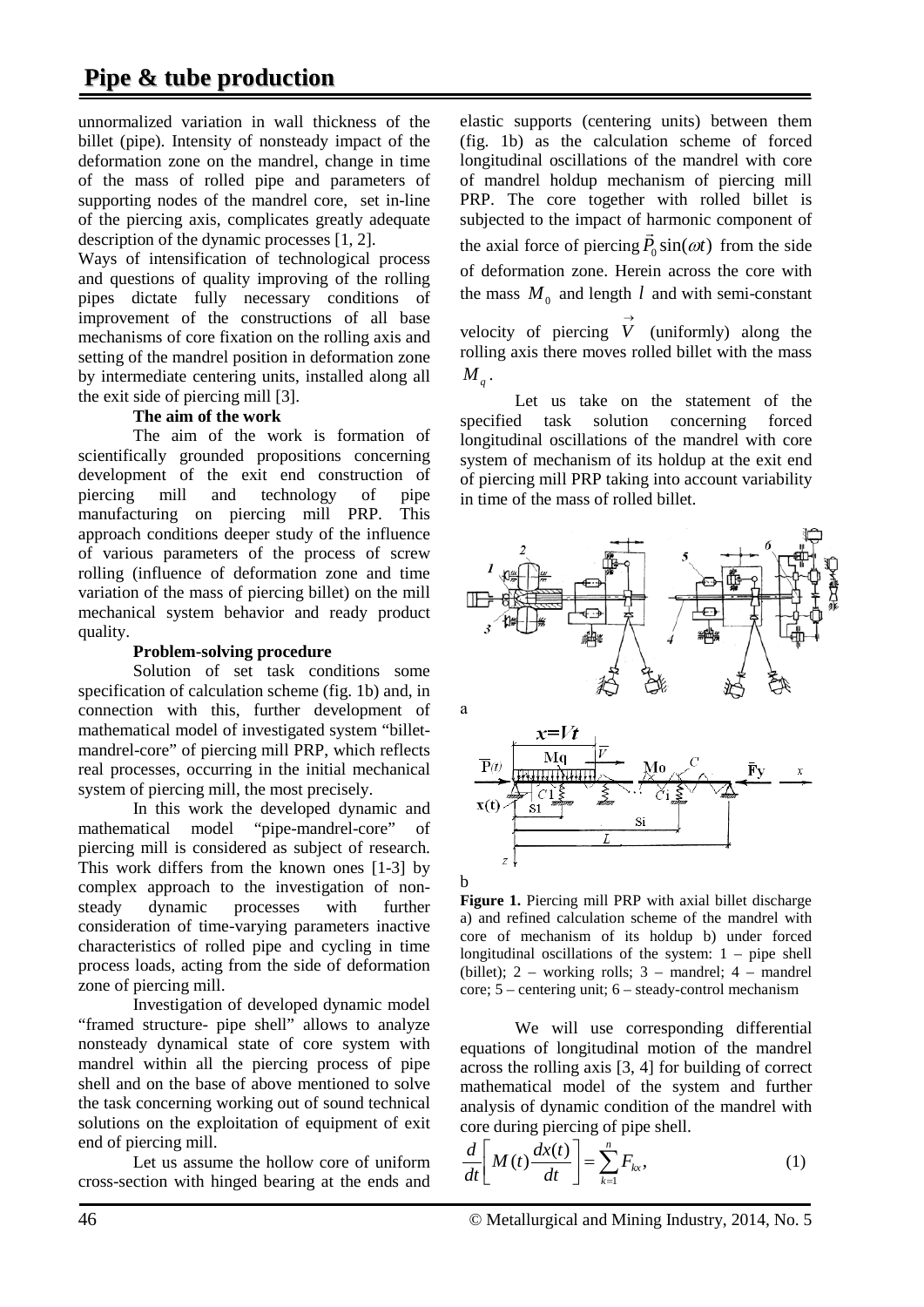where  $x(t)$  – longitudinal motion of the mandrel in the deformation zone across the rolling axis;  $M(t)$  – rim variable in time of the mass of the system cincidering the initial mass of the core  $M_0$ .

Elastic force of mandrel core in the lengthwise direction of rolling axis we will assume within allowances under Hooke linear law  $F(t) = cx(t)$ . (2)

Here  $c -$  is axial stiffness of the mandrel with core and mechanisms of exit ends of the mill (stiffness of all elastic system of mill exit end in the direction of piercing axis).

Under the assumption that internal friction in the system as compared with cyclic technologies  $P_0 \sin(\omega t)$  and nonsteady dynamic loads is inessential, according to [5-6], we will come to differential equation of mandrel longitudinal motion.

$$
M(t)\frac{d^2x(t)}{dt^2} + \frac{dM(t)}{dt}\frac{dx(t)}{dt} + cx(t) = P_0\sin(\omega t),
$$
  
(3)

where  $\omega$  – activity rate of constraining force (without sliding equals angular velocity during conjoint rotation of the mandrel, core and billet around the axis of piercing).

It should be marked that variability in time of the mass of rolled billet causes proportional change of inaction of the whole mechanism of mandrel holdup, that determines the character of development of nonsteady dynamic processes in mechanical system.

Basing on the results of numerous researches [1-3], the law of system mass changing in respect with variability in time of mass of movable pipe, one may take as follows:

$$
M(t) = M_0 + M_q \frac{x}{l}\bigg|_{x=vt} = M_0(1 + \gamma t), \tag{4}
$$

where  $\mathbf{0}$ *M q*  $M_{\rm \,0}^{\rm \,l}$  $\gamma = \frac{M_q}{r} \frac{U}{I}$  – is the velocity of mass change

(exponent index) ( $\lambda > 0$  the system mass always increases);  $M_a = m_a l$  – the mass of rolled billet;  $u -$  velocity of motion (piercing) of the billet on the mandrel core;  $M_0 = m_0 l$  – initial mass of core system.

Basing on the researches of questions of body dynamics of variable mass, proceeding from the statement of fundamental problem of I. V. Meshcherskiy [4], in this approach of task solution in the equation (3) we do not consider reactive

summand of inertial loading  $\frac{dM(t)}{dt} \frac{dx(t)}{dt}$ *dt dt* from action of rolled pipe.

Consequently, for analysis of corresponding part of the equation (3) in respect with (4) one may form Cauchy problem and under certain initial conditions [1-7]. Then differential equation of longitudinal oscillations of the mandrel with core (3) taking into account the law of change of pipe mass (4) in time in the statement of Cauchy problem looks as follows

$$
\begin{cases}\nM_0(1+\gamma t) \frac{d^2 x(t)}{dt^2} + cx(t) = P_0 \sin(\omega t) H(t); \\
x(0) = x_0 = 0; \qquad \frac{dx(0)}{dt} = \frac{dx_0}{dt} = 0. \\
(5).\n\end{cases}
$$

Let us proceed to finding of dynamic factor during action of reactive component. Not considering the action of reactive force, we will find the solution for the differential equation (5) at set initial task conditions. Having divided the parts of equation (5) in  $M_0$ , let us write:

$$
(1 + \gamma t) \frac{d^2 x(t)}{dt^2} + \omega_0^2 x(t) = \frac{P_0 \sin(\omega t)}{M_0} H(t),
$$
  
(6)

where  $H(t)$  - is Heaviside impulse function;  $\omega_0^2 = c / M_0$  – square of free-running frequency of the mandrel with core.

For solution of non-homogeneous differential equation of forced longitudinal oscillations (6) in closed species, we may insert the change of variables

$$
1 + \gamma t = \xi \tag{7}
$$

Then Cauchy problem (6) in respect with these conditions we will represent as follows:

$$
\frac{d^2x(\xi)}{d\xi^2} + \frac{\omega_0^2}{\gamma^2}x(\xi) = f(\xi)
$$
\n(8)

\nwhere 
$$
f(\xi) = \frac{P_0}{M_0 \xi \gamma^2} \sin\left[\frac{\omega}{\gamma}(\xi - 1)\right].
$$

Solution of homogeneous differential  $P_0 = 0$ 

equation at

$$
\frac{d^2x(\xi)}{d\xi^2} + \frac{\omega_0^2}{\gamma^2}x(\xi) = 0
$$

© Metallurgical and Mining Industry, 2014, No. 5 47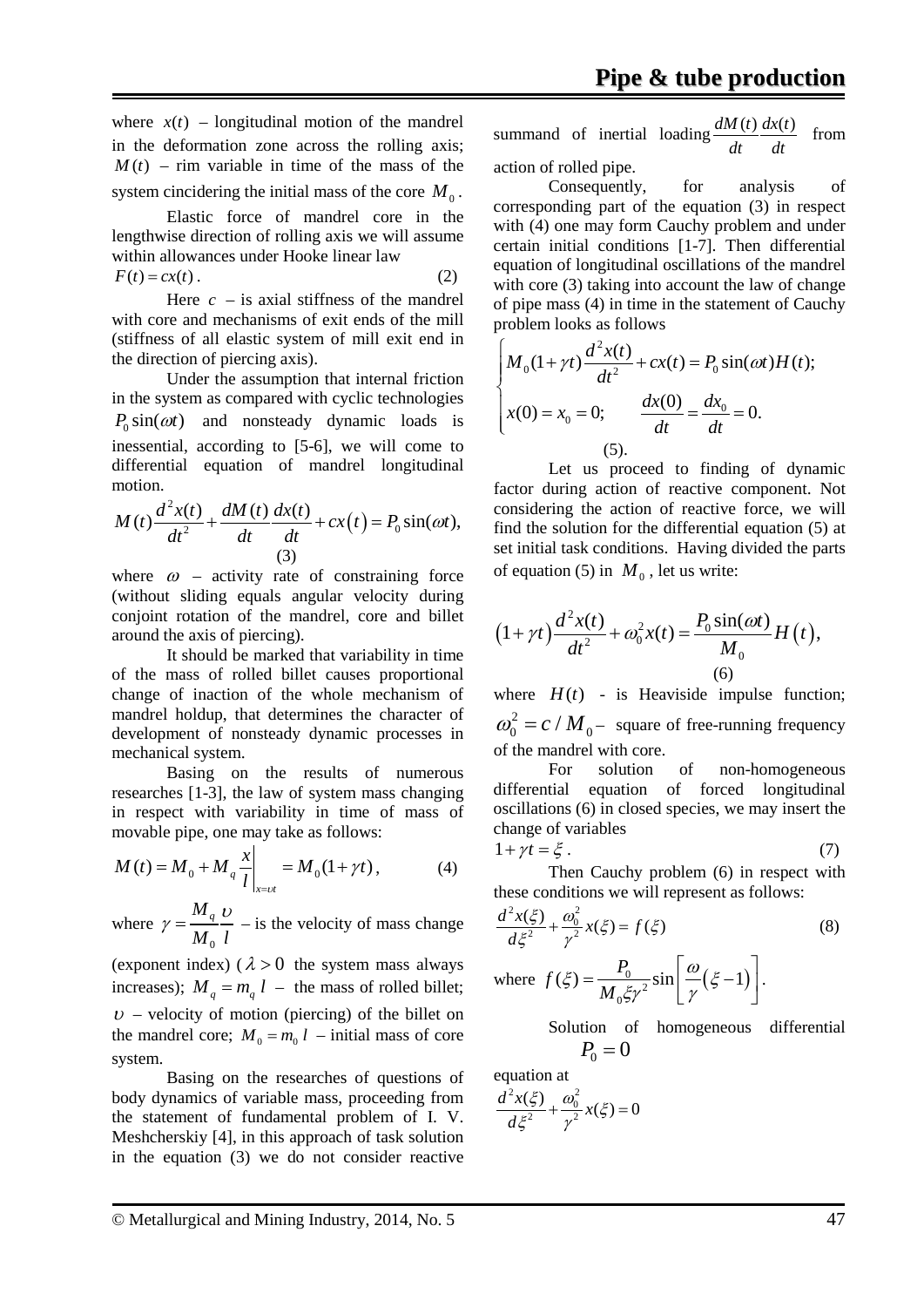# **Pipe & tube production**

at the next approximation of WBK-method [7] we will represent in fundamental Bessel and Neumann functions

$$
x_1(\eta) = \eta J_1(\eta); \quad x_2(\eta) = \eta Y_1(\eta), \quad (9)
$$

where  $J_1(\eta)$ ;  $Y_1(\eta)$  – are fundamental Bessel

and Neumann functions [8];  $2\omega$ 

$$
\eta = \eta(t) = \eta_0 \sqrt{1 + \gamma t}; \ \eta_0 = \frac{2\omega_0}{\gamma};
$$

According to Lagrange [6], initial Cauchy problem has the solution in quadratures:

$$
x(\eta) = c_1(\eta) x_1(\eta) + c_2(\eta) x_2(\eta), \quad (10)
$$
  
where

$$
c_1(\eta) = -\frac{2}{\eta_0^2} \int_{\eta_0}^{\eta} \frac{\eta f(\eta) x_2(\eta) d\eta}{\Delta(\eta)};
$$
\n
$$
2 \int_{\eta_0}^{\eta} \eta f(\eta) x_1(\eta) d\eta
$$
\n(11)

$$
c_1(\eta) = \frac{2}{\eta_0^2} \int_{\eta_0}^{\eta} \frac{\eta f(\eta) x_1(\eta) d\eta}{\Delta(\eta)}.
$$
  
where  $f(\eta) = \frac{P_0 \eta_0^2}{M_0 \gamma^2 \eta^2} \sin \left[ \frac{\omega}{\gamma} \left( \frac{\eta^2}{\eta_0^2} - 1 \right) \right].$ 

From the set initial Lagrange problem we may form Wronskian determinant for the system of equations. Revealing the main determinant of the system of equations, we may write

$$
\Delta(\eta) = x_1(\eta) \frac{dx_2(\eta)}{d\eta} - x_2(\eta) \frac{dx_1(\eta)}{d\eta}.
$$
 (12)

Here 
$$
x_1(\eta)
$$
 and  $x_2(\eta)$  – are  
corresponding fundamental decisions of

homogeneous differential equation (8). As the following equality is true

$$
\frac{d}{d\xi} = \frac{\eta_0^2}{2\eta} \frac{d}{d\eta},\tag{13}
$$

then differentiating the expressions (9)we will obtain

$$
\frac{dx_1(\eta)}{d\eta} = \eta J_0(\eta) \tag{14}
$$

$$
\frac{dx_2(\eta)}{d\eta} = \eta Y_0(\eta). \tag{15}
$$

To obtain the expressions after corresponding substitutions (9), (14) and (15) into (12) and transformations we find

$$
\Delta(\eta) = \frac{\eta_0^2 \eta}{2} [J_1(\eta) Y_0(\eta) - J_0(\eta) Y_1(\eta)] = \frac{\eta_0^2}{2}
$$
\n(16)

Further substituting into (11) we find

$$
c_1(\eta) = -\frac{\pi \eta_0 P_0}{2c} g_1(\eta);
$$
  
\n
$$
c_1(\eta) = \frac{\pi \eta_0 P_0}{2c} g_2(\eta).
$$
 (17)  
\nwhere

where

$$
g_1(\eta) = \int_{1}^{\frac{\eta}{\eta_0}} \sin \left[ \frac{\omega}{\gamma} (y^2 - 1) \right] Y_1(y\eta_0) dy; \quad (18)
$$

$$
g_1(\eta) = \int_{1}^{\frac{\eta}{\eta_0}} \sin \left[ \frac{\omega}{\gamma} (y^2 - 1) \right] J_1(y\eta_0) dy. \quad (19)
$$

1 It is obvious that after corresponding substitutions into (10) and some transformations we will finally find dynamic motions of the mandrel with a core along the axis of pipe rolling.

$$
x(\eta) = \frac{\pi P_0}{2c} \eta \eta_0 \left\{ b_1(\eta) \sin \left[ \frac{\omega}{\gamma} \left( \frac{\eta^2}{\eta^2} - 1 \right) \right] + b_2(\eta) \cos \left[ \frac{\omega}{\gamma} \left( \frac{\eta^2}{\eta^2} - 1 \right) \right] \right\}
$$
\n(20)

where

$$
b_1(\eta) = \int_{1}^{\frac{\eta}{\eta_0}} \left[ J_1(y\eta_0) Y_1(\eta) - J_1(\eta) Y_1(y\eta_0) \right] \cos \left[ \frac{\omega}{\gamma} \left( \frac{\eta^2}{\eta^2} - 1 \right) \right] dy; (21)
$$

$$
b_2(\eta) = \int_{1}^{\frac{\eta}{\eta_0}} \left[ J_1(y\eta_0) Y_1(\eta) - J_1(\eta) Y_1(y\eta_0) \right] \sin \left[ \frac{\omega}{\gamma} \left( \frac{\eta^2}{\eta^2} - 1 \right) \right] dy.
$$

1 (22) Herein the determination of dynamic factor we will trace to the formula

$$
K_o(\eta) = \frac{ampl[x(\eta)]}{x_c(\eta)} = \frac{c}{P_0} ampl[x(\eta)], \qquad (23)
$$

where  $x_c(\eta) = \frac{P_0}{\eta}$ *c*  $(\eta) = \frac{F_0}{\eta}$  – static deformation of elastic systems of mechanism of mandrel holdup along the axis of rolling.

Consequently by means of substitutions and transformations we will find the amplitude of dynamic factor under unsteady mandrel oscillations.

$$
K_o(\eta) = \frac{\pi \eta \eta_0}{2} \sqrt{b_1^2(\eta) + b_1^2(\eta)}.
$$
 (24)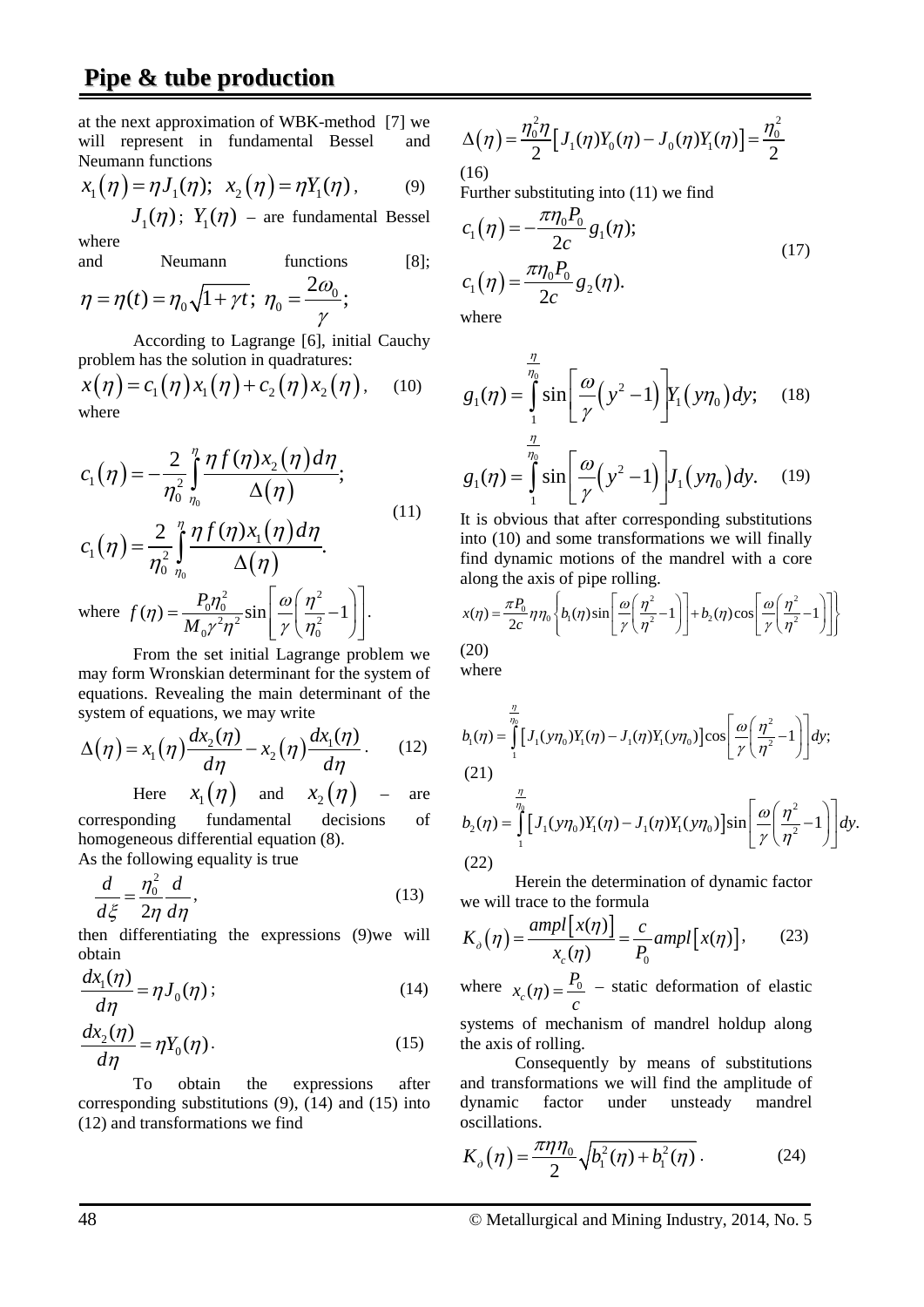In such a way, under unsteady impact of the deformation zone, the behavior of the system "pipe-mandrel-core" changes as appropriate. Herein maxima of dynamic factor become contrary to those, which were previously obtained without account of reactive force [3,5].

Non-homogeneous differential equation (5) was composed and represented in Cauchy form, which accurately describes forced oscillations of the mandrel with core of piercing mill. Further for assurance of developed mathematical model the solution of differential equation (5) we will make with the help of Runge-Kutta method for the most common first form of oscillation of the system "pipe-mandrel-core".

Let us make extended calculation of on the base of mathematical model of the task concerning forced oscillations of the mandrel with core for piercing mill PRP 30-120. For this purpose let us take the following initial data for piercing mill PRP 30-120:  $l = 12 \text{ m}; \quad v = 2, 1 \text{ m/s}; \quad M_0 = m_0 l$ ;  $m_0 = 100$  kg/m;  $M_q = m_q l$ ;  $m_q = 90$  kg/m;  $c = 22 \cdot 10^6 \,\mathrm{N/m}; t \in [0; 5]c$ .

The results of numerous analysis of differential equation (5) of longitudinal oscillations of the mandrel together with core of mechanism of its holdup during pipe rolling with diameter of  $114x12$ , material – steel 20 on the piercing mill PRP 140 are represented in the figure 2.



Figure 2. Forced longitudinal oscillations of the mandrel with core on the piercing mill PRP 30-120 (billet with the diameter 145х20, material –steel 20).

Calculated curve, given in the figure 2, shows extra unsatisfactory unsteady conditions of functioning of the mandrel with core within the process of pipe shell piercing on the piercing mill PRP 30-120. Amplitude of longitudinal oscillations reaches 0.137 m, which leads to the moving of centering band of the mandrel from design position on the groove overclamping and formation of increased variation in wall thickness of rolled billets.

Further we will investigate the influence of change in time of mass of mechanical system on the dynamics factor  $K_d$  on the example of piercing mill PRP 30-120.

In the table 1 there are the values of  $K_d$ , obtained with the help of numerical quadrature of differential equation (5) ( the first line), approximate formula (20) (the second line) and exact formula (24) (the third line) at increase of the mass of piercing mill PRP 30-120 systems.

**Table 1** Values of  $K_d$  in different time moments obtained in different ways

| t,               | 0,5            |                 | $\overline{2}$ | 3              |                   | 5           |                   |
|------------------|----------------|-----------------|----------------|----------------|-------------------|-------------|-------------------|
| S                |                |                 |                |                |                   |             |                   |
| $\boldsymbol{K}$ | <u>1.29</u>    | 1.82            | 0.60           | 1.37           | 0.55              | <u>1.13</u> | 0.27              |
| $\overline{d}$   | 97             | <u> 18</u>      | 37             | $\frac{76}{9}$ | $\frac{75}{0.55}$ | 27          | $\frac{57}{0.27}$ |
|                  | 1.29           | 1.82            | 0.60           | 1.37           |                   | 1.13        |                   |
|                  | 92             | $\overline{17}$ | <u>34</u>      | $\frac{78}{1}$ | $\frac{74}{0.55}$ | 25          | $\frac{74}{0.27}$ |
|                  | $\frac{1}{29}$ | 1.82            | 0.60           | 1.37           |                   | 1.13        |                   |
|                  | 94             | 15              | 33             | 79             | 72                | 23          | 21                |

The results from the table 1 represent high convergence and accuracy of asymptotic dependences in engineering analysis and exact solution of the task under the formula (24).

The figure 3 represents dependence of dynamic factor  $K_d$  on the time  $t$ , for the case of linear increase of the mass of system "pipemandrel-core" calculated with the help of formula (24).

Graph in the figure 3 testifies that in the system "billet (pipe) - mandrel- core" with increasing mass the first maximum  $K_d < 2$  and next maxima are lower than the first one. Therefore there is some stabilization of vibroactivity in the system "billet (pipe) - mandrel- core", which coincides with the results of some experimental researches of piercing mill PRP 30-120 [2,3].

Analysis of calculation results shows that mathematical model of the processes truly describes unsteady dynamic phenomena in the system "mandrel-core" . Amplitude-frequency response characteristics of dynamic processes during longitudinal oscillations of the system within realization of all process of piercing of pipe shell on piercing mill PRP 30-120 exceed admissible level of vibroactivity.

In course of realization of technological process unsteady vibroactivity of the system implicates formation of billets with increased variation in wall thickness, which further becomes of complicated and hard-to- eliminate character. It is obvious that consideration of degree of impact of deformation zone and variability of mass of rolled billet, which moves with velocity  $V$ , is constitutive parameter within the limits of chosen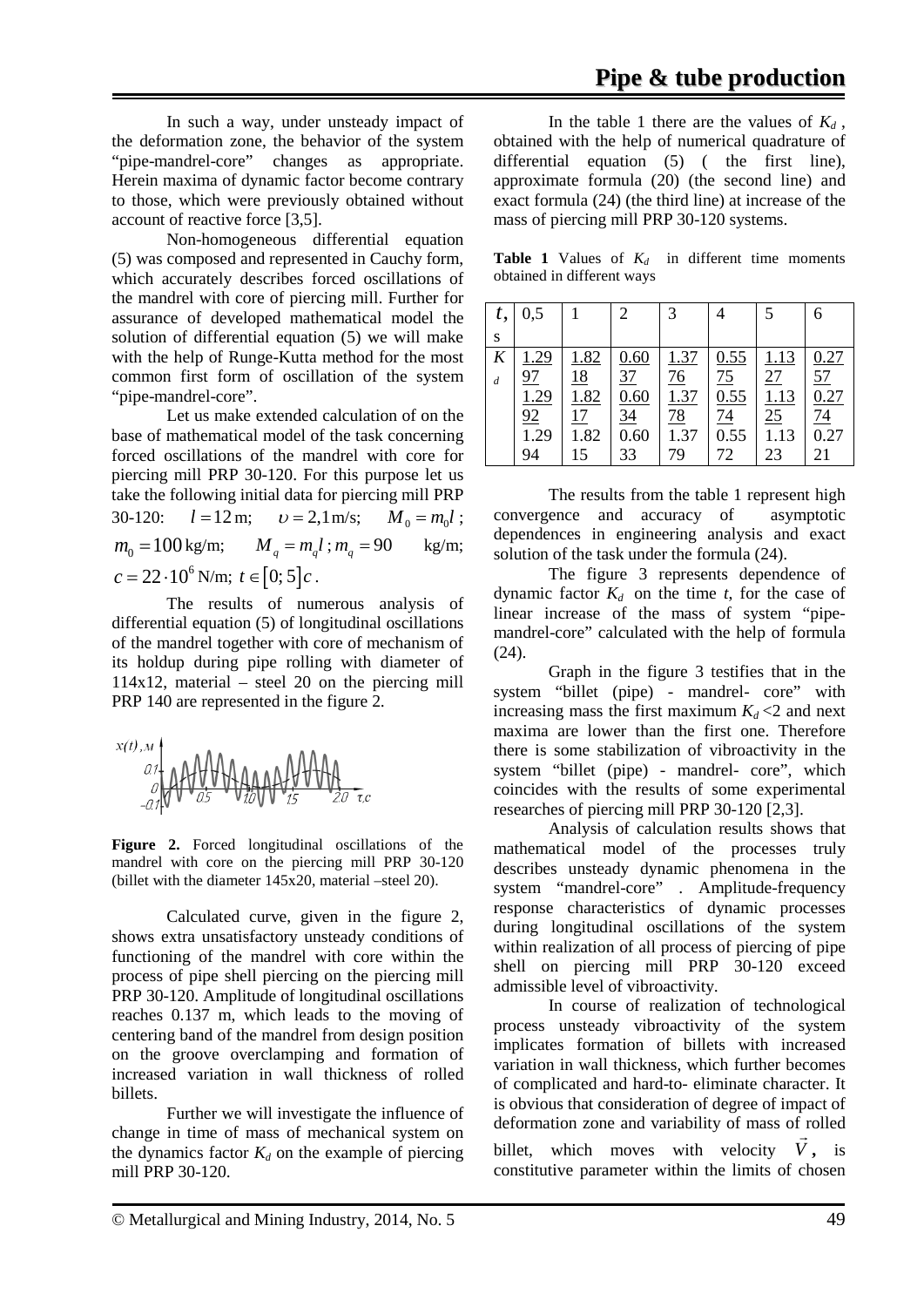unsteady dynamic model of the mandrel with core system of exit end of the mill.



**Figure 3.** Dependence of dynamic factor  $K_d$  on the time *t* for piercing mill PRP 30-102 during increase of the mass of mechanical system without considering of reactive component  $(\gamma > 0)$ 

Possibility of complex mathematical modeling of various piercing regimes for pipe shell on the design stage of pipe rolling process on the piercing mill PRP makes significant difference of obtained results from the results of known before works [1-3] in the field of researches of dynamic stability and vibroactivity of the systems of mandrel holdup mechanism.

### **Conclusions**

1. Base computational scheme is extended and reasonable mathematical model of forced oscillations of mandrel with core of mechanism of mandrel holdup is developed within the limits of considered unsteady dynamic model of the system "pipe-mandrel-core" of piercing mill PRP. Variability in time of mass of rolled pipe, cyclic technological loads from the deformation zone and parameters of elasticity of holdup mechanism of mill mandrel are considered. The results of computational solution of differential equation of longitudinal oscillations of the mandrel with core under Runge-Kutta method, which allows to estimate longitudinal motions of the mandrel in the deformation zone along with closed solution of the task, taking into account variability in time of the mass of rolled pipe on the example of piercing PRP 300-120 (billet with diameter 145x20, material – steel 20).

2. Closed solution of the task of unsteady dynamics of mechanism of mandrel holdup in fundamental Bessel and Neumann functions is given. Herein cyclic loadings from the deformation zone of the mandrel with core by technological load and variability in time of the mass of rolled

billet are considered. Unsteady processes in the system "pipe-mandrel-core" of piercing mill PRP are represented by dynamic factor of mandrel motions. It is stated that the value of dynamic factor, for example, for mechanism of holdup of mandrel of piercing mill PRP 30-102, is not equal to two, but significantly exceeds this value with time. Its values changes steadily in the course of unsteady longitudinal oscillations of the mandrel.

3. It is possible to determine effective regimes of pipe shell piercing and forecast quality indicators of produced pipes on the basis of the value of admissible level of vibroactivity of elastic system of mandrel holdup mechanism by means of complex mathematical modeling of unsteady forced oscillations of mandrel holdup mechanism on the stage of production processes setting of pipe shell piercing. For example, during manufacturing of pipes on the piercing mill PRP 30-102 (billet with diameter 145x20, material – steel 20) it is determined by calculation that piercing rate on the mill should not exceed 1.75 m/s. This value is close enough to the results of experimental researches of piercing mill PRP 30-102 [2, 3], which points at the accuracy of results obtained.

## **References**

- 1. Danchenko V.N., Kolikov A.P., Romantsev B.A., Samusev S.V. *Tekhnologiya trubnogo proizvodstva. Uchebnik dlya vuzov* [Technology of pipe and tube production]. Moscow, Intermet, Inzhiniring, 2002, 640 p.
- 2. Potapov I.N., Poluchin P.I. *Novaya tekhnologiya vintovoy prokatki.* [New technology of screw rolling]. Moscow, Metallurgy, 1975, 344 p.
- 3. Rakhmanov S.R., Topolov V.L. (2011) Experimental research of vibroactivity of pipe screw-rolling mills of pipe-rolling plant. *Vibratsiya v tekhnike tekhnologiyakh*, No2(34), p. 91-96.
- 4. Bessonov A.P. *Osnovy dinamiki mekhanizmov s peremennoy massoy zven'ev*. [Principals of mechanisms dynamics with variable mass of members]. Moscow, Nauka, 1967, 279 p.
- 5. Ol'shanskiy V. P., Ol'shanskiy S.V. (2013). Modeling of oscillations of oscillator of line-variable mass during impulse loading. *Vіsnik NTU "KhPІ": Matematichne modelyuvannya v tekhnіtsі ta tekhnologіyakh*, No 37(2010), p. 125-130.
- 6. Cveticanin L. Dynamics of Machines with Variable Mass. Taylor & Francis Ltd, 1998, 300 p.